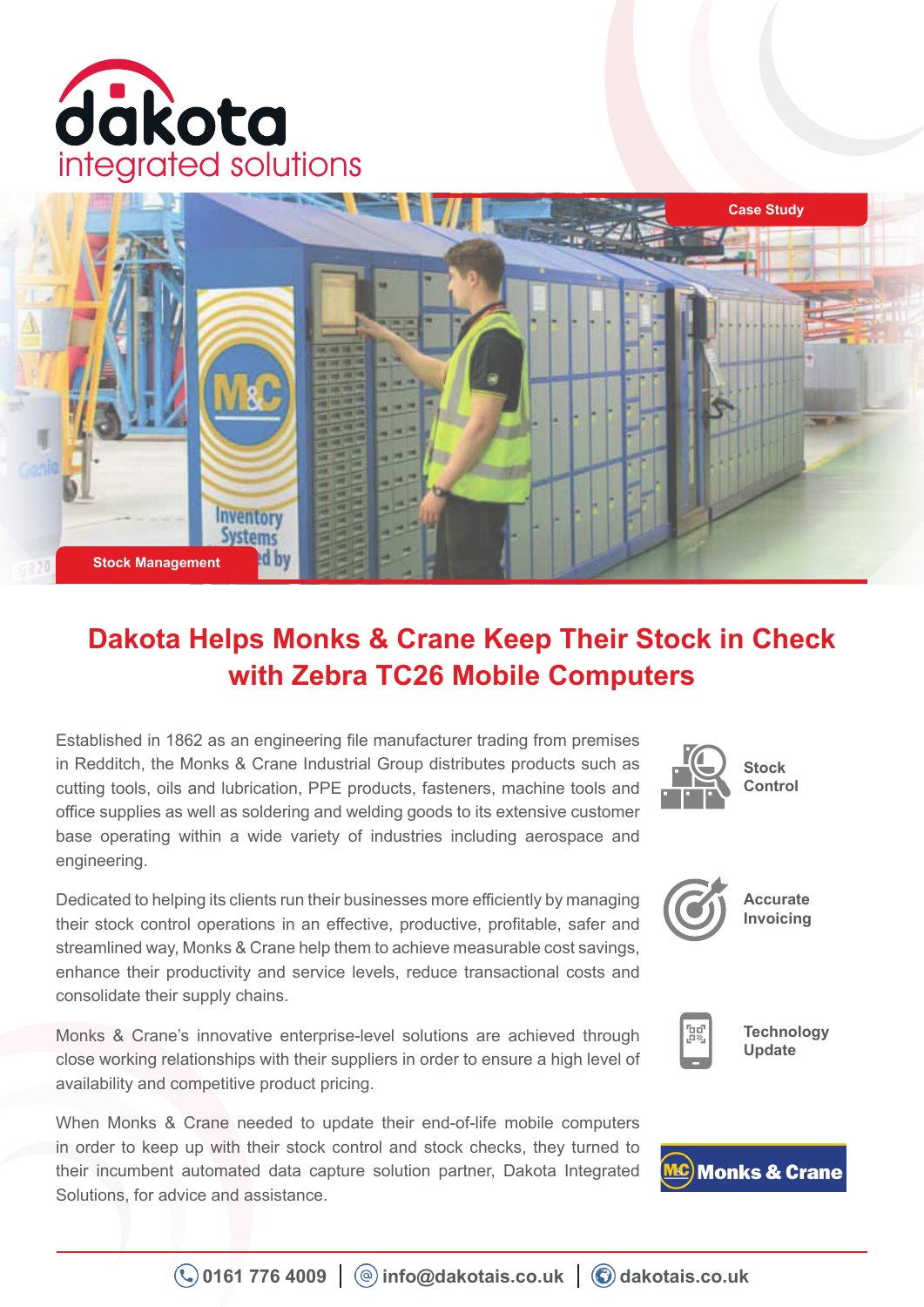



# The Problem

Monks & Crane utilise mobile computing devices in two ways. In the first instance, their envoys use the devices to measure stock levels directly at their customers' sites, using the devices to scan existing item quantities, enabling them to charge for what the customer has already used and subsequently replenish the customer's stock within their warehouse. In some instances, however, Monks & Crane provide several customers with their own devices so that they can do this themselves on site, reducing the need for envoy site visits. This system ensures that the customers are only charged for what they have used and can rest assured that stock will always be replenished so that they never run out of certain mission-critical items.

Monks & Crane were previously using Zebra TC55 mobile computers, however with the device soon becoming end-of-life and product servicing likely becoming problematic as a result, as well as the emergence of communication issues due to an older version of Android being installed onto the devices, it became clear that they needed to source alternative mobile technology in order to facilitate their processes and streamline operations.

Finbarr O'Keeffe, Head of IT at Monks & Crane explains, "Whilst we were happy with our old TC55 devices, the issue of an end-of-life date for these units would have presented a problem for us in terms of servicing the devices and keeping them up and running in order to continue to provide the high level of service that our customers have come to expect. The older version of Android running on these devices was also starting to prove challenging, so we turned to our incumbent data capture provider, Dakota, to ask for advice."

### The Solution

In order to provide Monks & Crane with a fit-for-purpose mobile computing solution, Dakota suggested the Zebra Android 10-based TC26 Touch Computer.

John Greenwood, Systems Integration Specialist at Dakota explains, "Having listened to Monks & Crane's list of device prerequisites, we were happy to